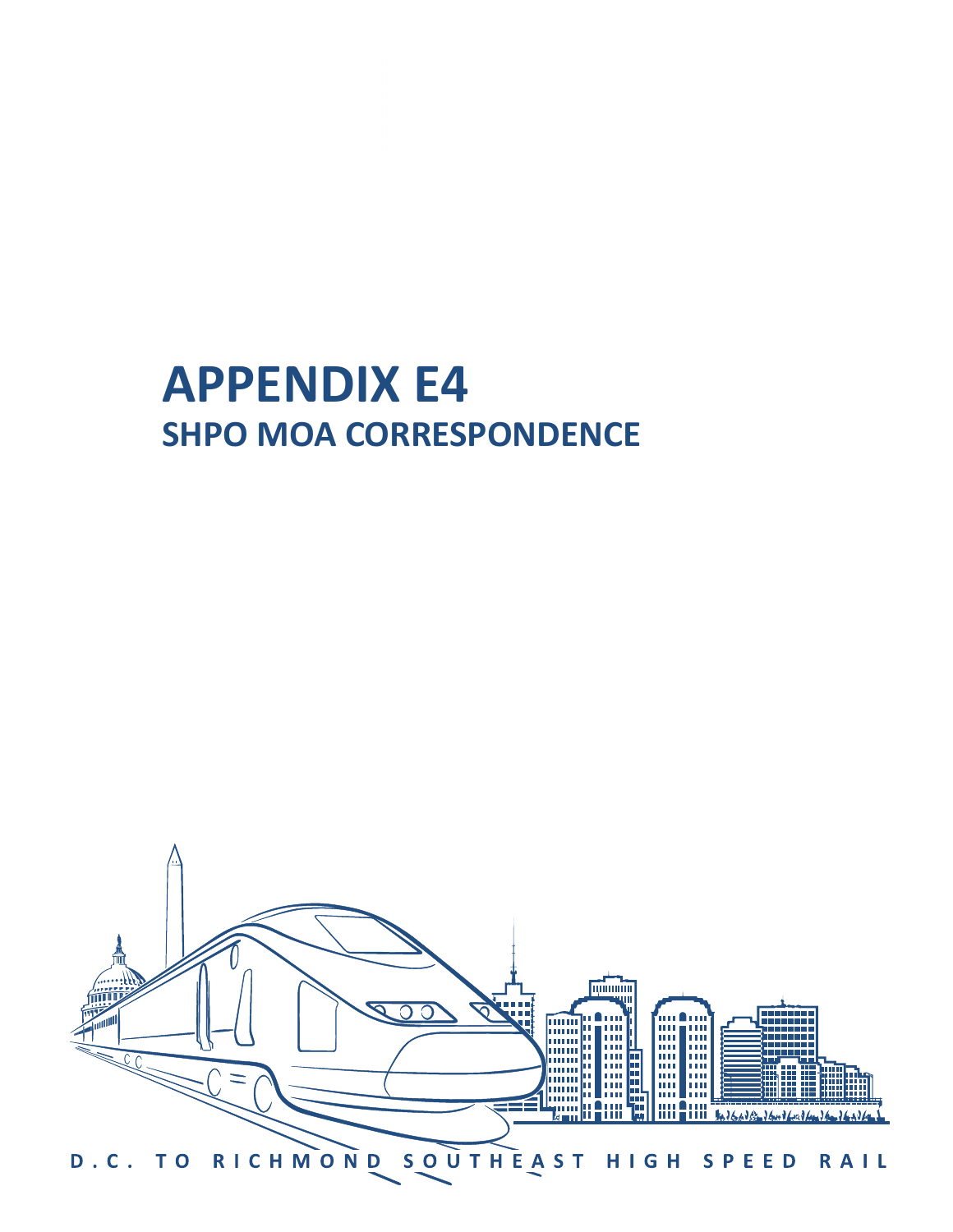

## **DC2RVA revised MOA**

1 message

**Kerri Barile <kbarile@dovetailcrg.com>**

**Kerri Barile** <kbarile@dovetailcrg.com><br>To: John Winkle <john.winkle@dot.gov>, Sarah Stokely <sstokely@achp.gov>, Jaime Loichinger <jloichinger@achp.gov>, "Holma, Marc (DHR)" <Marc.Holma@dhr.virginia.gov>,<br>To: John Winkl Cc: DC2RVAdocumentcontrol <DC2RVAdocumentcontrol@hdrinc.com>, "Harrington, Karen" <Karen.Harrington@hdrinc.com>, "Burch, Carey" <carey.burch@hdrinc.com>, "Estes,<br>Michael" <Michael.Estes@hdrinc.com>, "Walter, Stephen C" <S <hstaton@dovetailcrg.com>

# Dear DC2RVA MOA signatories,

Thank you so very much for your continued feedback and thoughts as we work through the complex 106 process for the DC to Richmond Southeast High Speed Rail project! Over the past four years, and particularly over the past six months, we have garnered an incredible amount of data on this corridor including significant public and consulting party feedback. I've attached a revised MOA (both a Track Changes copy and a Clean copy as sometimes the track changes copy gets a bit dizzying) to this document that is inclusive of all of the feedback received to date, including:

- Edits to the first draft from the Virginia AG's office received in September 2018
- Edits to the first draft from the FRA received in November 2018
- Edits made based on DHR review and updated effect determinations
- Edits made by DRPT and team to address comments received during the scores of communications with consulting parties and the public regarding cultural resources along the corridor

- Additional edits and thoughts as received from DRPT, FRA, ACHP, DHR, and others throughout the process

In addition to the revised MOA, I've also attached an excel sheet that outlines all of the actual mitigation stipulation changes that have occurred since the original draft. This shows what modifications were made based on consulting party feedback to address their requests and concerns....and to have all mitigation in one spot as scrolling through so many pages is daunting!

Lastly, just a quick note that I reduced the quality of the maps so that the documents can be easily emailed. I will replace them with full-quality versions when the document goes final.

Again, thank you again for your help and please let me, Emily Stock, or any other team member know if we can address any questions. I will be sending this MOA in clean format to consulting parties for their concurrent review likely next week to assure that all comments are received and considered prior to ratifying the document.

I hope you all have a wonderful holiday! Kerri

--

### **Kerri S. Barile, Ph.D., RPA ǀ President**

Office - 540.899.9170, x1001 ǀ Cell- 540.623.5106 ǀ Fax- 540.899.9137 [kbarile@dovetailcrg.com](mailto:kbarile@dovetailcrg.com)



11905 Bowman Drive, Suite 502, Fredericksburg, Virginia 22408 721 Philadelphia Pike, Wilmington, Delaware 19809 *Knowing the Past — Building the Future* **[www.dovetailcrg.com](http://www.dovetailcrg.com/)**

**3 attachments**

- **DC2RVA MOA\_Draft 4\_12.21.18.docx** 呬 5310K
- **DC2RVA MOA\_Draft 4\_12.21.18\_CLEAN.docx** 呬 5005K
- **CR mitigation changes.xlsx** 團 15K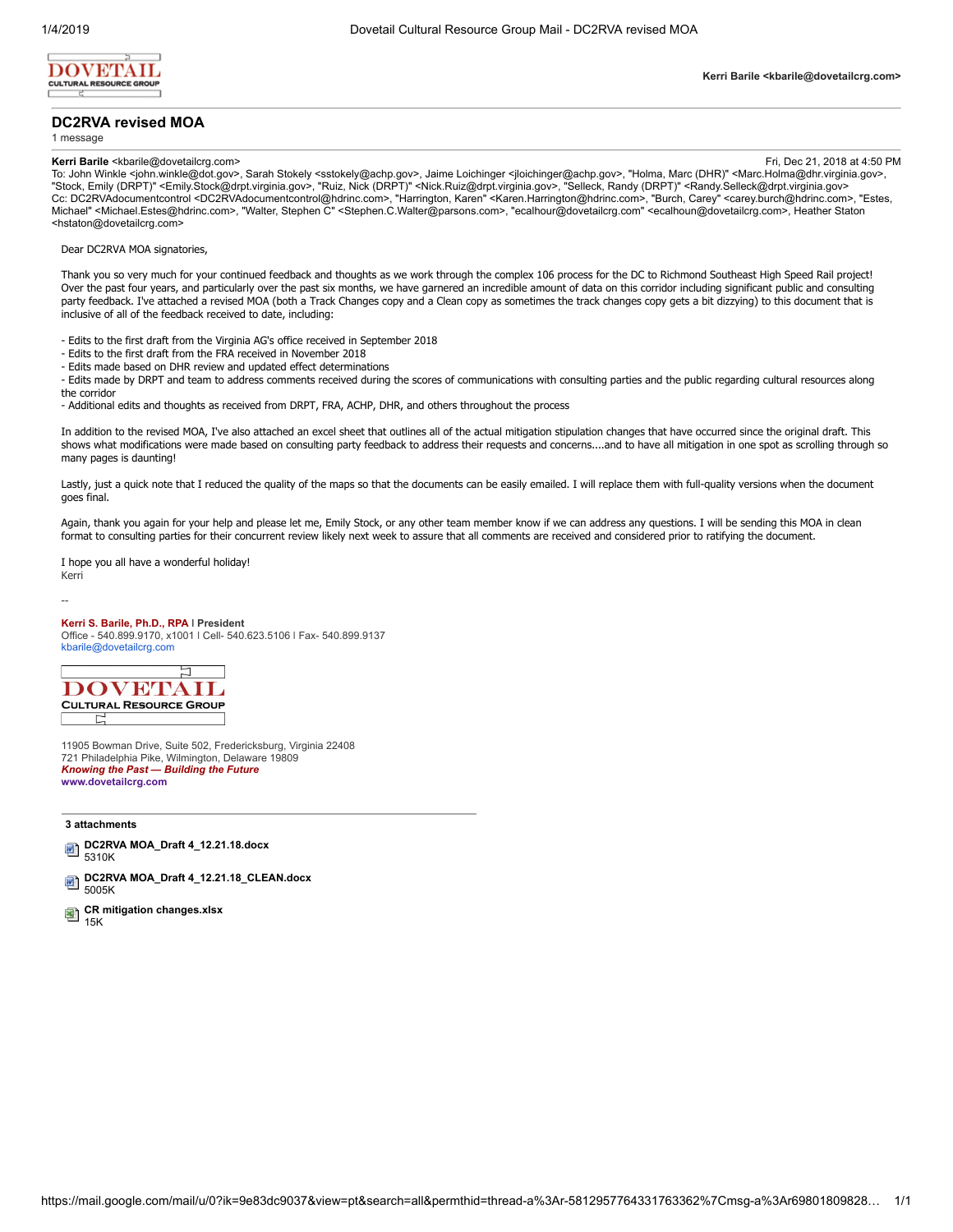

# **draft SEHSR DC2RVA PA**

1 message

**Holma, Marc** <marc.holma@dhr.virginia.gov> Wed, Jan 16, 2019 at 4:46 PM To: Kerri Barile <kbarile@dovetailcrg.com>

Kerri,

Here are DHR's comments on the draft PA. Please distribute them as necessary.

Marc

--<br>Marc Holma Architectural Historian Division of Review and Compliance (804) 482-6090 [marc.holma@dhr.virginia.gov](mailto:marc.holma@dhr.virginia.gov)

**DC2RVA MOA\_Draft 4\_12.21.18\_CLEAN (1).docx** 5134K

**Kerri Barile <kbarile@dovetailcrg.com>**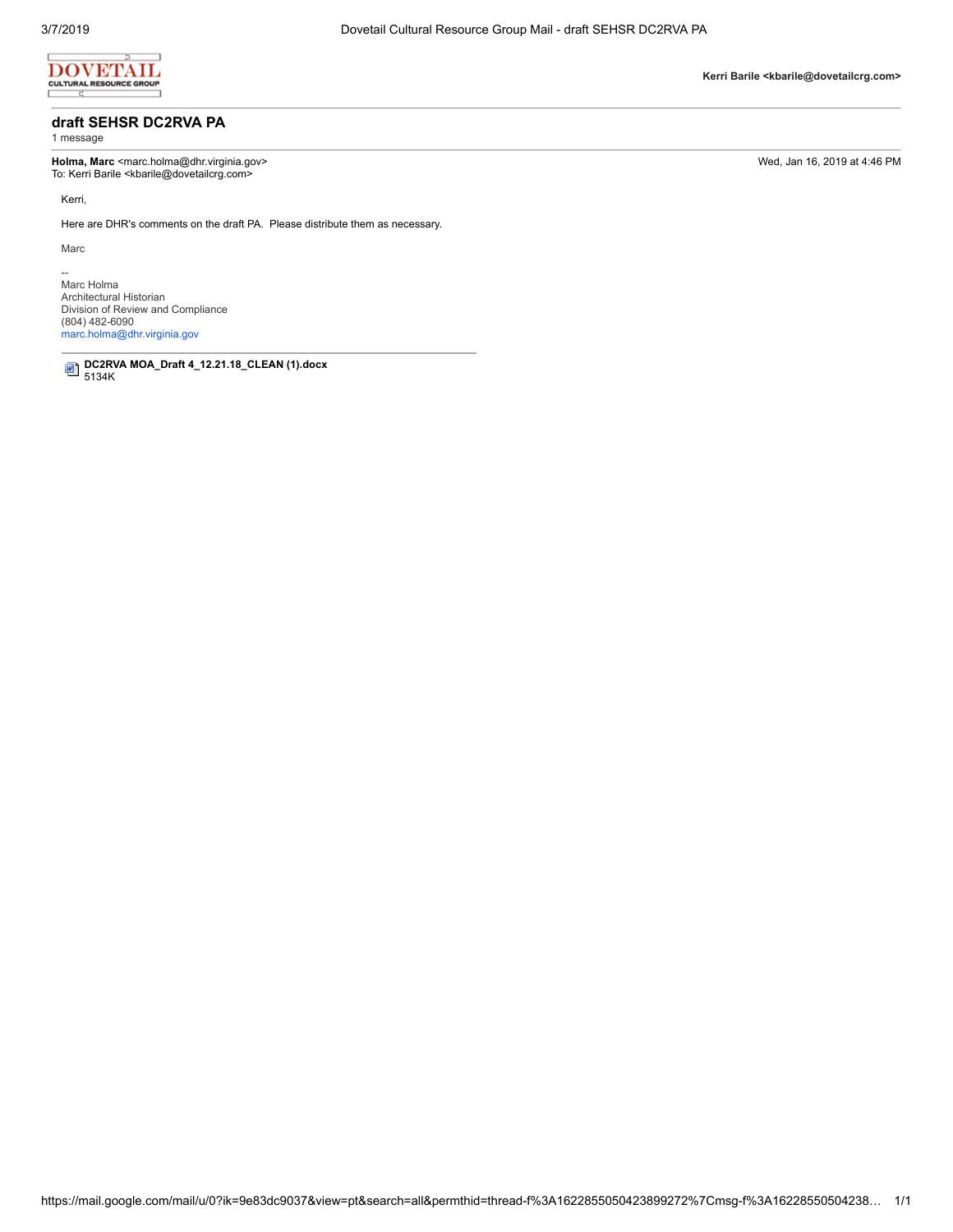

## **Re: DC2RVA Draft MOA: ACHP Comments**

1 message

**Holma, Marc** <marc holma@dhr.virginia.gov> Mon, Feb 11, 2019 at 1:37 PM

To: Kerri Barile <kbarile@dovetailcrg.com> Cc: Sarah Stokely <sstokely@achp.gov>, "Stock, Emily (DRPT)" <Emily.Stock@drpt.virginia.gov>, "Selleck, Randy (DRPT)" <Randy.Selleck@drpt.virginia.gov>, "Ruiz, Nick (DRPT)" <Nick.Ruiz@drpt.virginia.gov>, John Winkle <john.winkle@dot.gov>, DC2RVAdocumentcontrol <DC2RVAdocumentcontrol@hdrinc.com>, "Burch, Carey" <carey.burch@hdrinc.com>, "Harrington, Karen" <Karen.Harrington@hdrinc.com>, "Walter, Stephen C" <Stephen.C.Walter@parsons.com>

DHR has used similar language in other agreement documents to indicate that it's not the federal agency itself doing the work, but a consultant hired by the federal agency.

#### Marc

On Mon, Feb 11, 2019 at 1:31 PM Kerri Barile <[kbarile@dovetailcrg.com](mailto:kbarile@dovetailcrg.com)> wrote:

Hi Sarah,

Thank you again for your edits to the MOA. I'm making them now. I just had one quick question. As you alluded to in your sidebar comments, DRPT will be using a consultant to do the mitigation commitments but they aren't sure who they will be using. That's why the DHR suggested the "or cause to be created" language. Would it be acceptable to you (and the other signatories) if we amend this line by saying "or cause to be created through the engagement of a qualified consultant"? Or is there other verbiage you would suggest to convey this thought?

My goal is to have a revised MOA to all signatories tomorrow that is inclusive of ACHP and consulting party comments.

Thanks again! Kerri

On Fri, Feb 8, 2019 at 6:50 PM Sarah Stokely <[sstokely@achp.gov](mailto:sstokely@achp.gov)> wrote:

Dear Kerri,

The Advisory Council on Historic Preservation (ACHP) has completed its review of the *Draft Memorandum of Agreement among the Federal Railroad Administration, the Virginia Historic Preservation Office, the Advisory Council on Historic Preservation, and the Virginia Department of Rail and Public Transportation Regarding the* Washington, D.C. to Richmond, Virginia Southeast High Speed Rail Project submitted to ACHP via email on January 22, 2019.

This is a comprehensive Memorandum of Agreement (MOA) and it contains a good process for addressing the undertaking's adverse effects. Our comments generally focus on clarifying roles and responsibilities, ensuring consistency in the administrative stipulations with our guidance, and addressing the applicability of design quidelines for any new construction in or near historic properties. We have provided our comments, insertions, and red line edits in the attached Word document.

We understand FRA's desire to move forward with this agreement. This Section 106 agreement document, therefore, should adhere to our regulations and be comprehensive so as to avoid the potential for subsequent procedural challenges. Accordingly, we urge FRA to consider revising the agreement document to address all comments provided by consulting parties. If you have any questions, please feel free to contact me.

Thank you,

Sarah

Sarah C. Stokely

Program Analyst

Advisory Council on Historic Preservation

Telephone: 202-517-0224

Fax: 202-517-6381

--

Email: [sstokely@achp.gov](mailto:sstokely@achp.gov)

**Kerri S. Barile, Ph.D., RPA ǀ President** Office - 540.899.9170, x1001 ǀ Cell- 540.623.5106 ǀ Fax- 540.899.9137 [kbarile@dovetailcrg.com](mailto:kbarile@dovetailcrg.com)



11905 Bowman Drive, Suite 502, [Fredericksburg,](https://maps.google.com/?q=11905+Bowman+Drive,+Suite+502,+Fredericksburg,+Virginia+22408&entry=gmail&source=g) Virginia 22408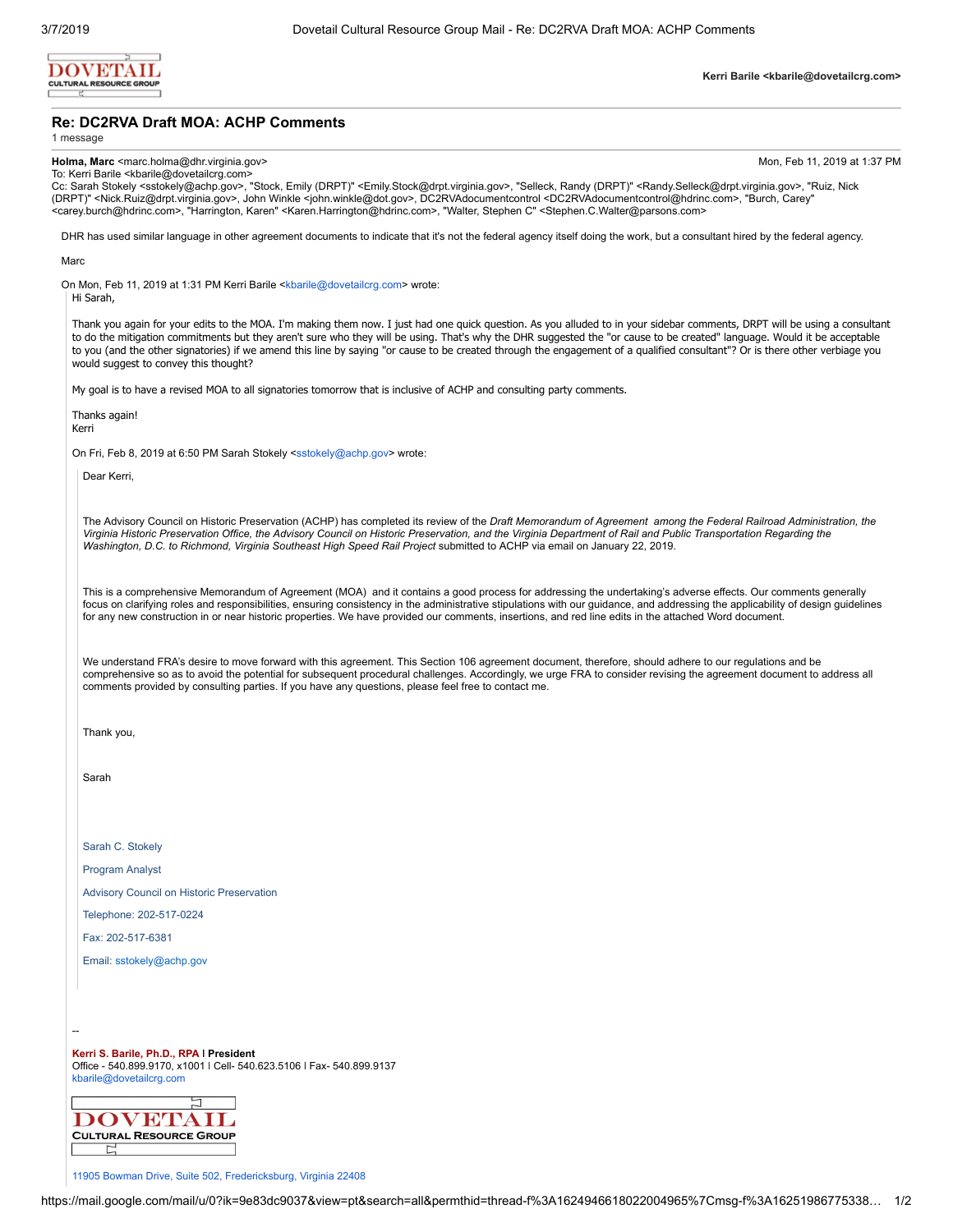721 [Philadelphia](https://maps.google.com/?q=721+Philadelphia+Pike,+Wilmington,+Delaware+19809&entry=gmail&source=g) Pike, Wilmington, Delaware 19809 *Knowing the Past — Building the Future* **[www.dovetailcrg.com](http://www.dovetailcrg.com/)**

--<br>Architectural Historian<br>Division of Review and Compliance<br>(804) 482-6090<br>[marc.holma@dhr.virginia.gov](mailto:marc.holma@dhr.virginia.gov)